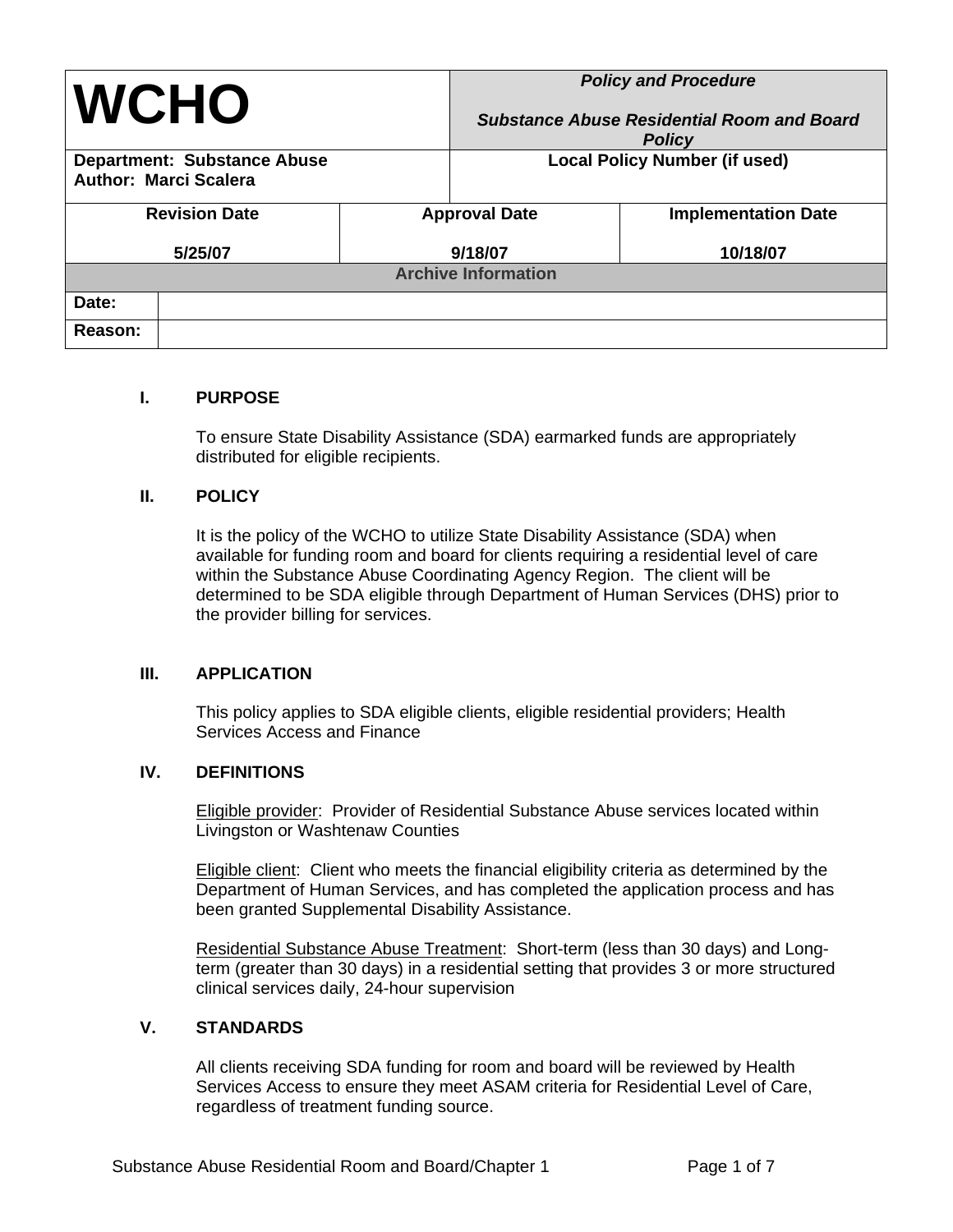## **VI. EXHIBITS**

See attachment "A" below

#### **VII. REFERENCES**

| <b>Reference:</b>                                | <b>Check</b><br>if<br>applies: | <b>Standard Numbers:</b>                            |
|--------------------------------------------------|--------------------------------|-----------------------------------------------------|
| 42 CFR Parts 400 et al. (Balanced Budget<br>Act) | X                              |                                                     |
| 45 CFR Parts 160 & 164 (HIPPA)                   | X                              |                                                     |
| 42 CFR Part 2 (Substance Abuse)                  | x                              |                                                     |
| Michigan Mental Health Code Act 258 of 1974      |                                |                                                     |
| JCAHO- Behavioral Health Standards               |                                |                                                     |
| <b>MDCH Medicaid Contract</b>                    |                                |                                                     |
| <b>MDCH Substance Abuse Contract</b>             | X                              | 2007, Attachment A; General<br>Services Section 1.c |
| Michigan Medicaid Provider Manual                |                                |                                                     |
|                                                  |                                |                                                     |

## **VIII. PROCEDURES**

## **WHO DOES WHAT**

- Eligible Residential Provider 1. Determines whether client currently has been approved for SDA. If not, refers client to DHS for application if client is in need and meets preliminary criteria.
	- 2. For Non-WCHO funded clients, Submits completed clinical assessment to Health Services Access, and requests determination to be in need of residential services.
	- 3. Submit on a monthly Financial Status Report (FSR) billing that at a minimum includes client number, SDA authorization number, Admit Date, Discharge Date, number of prior days billed, number of days this billing, SDA charges per day, and total charges. Documentation of SDA eligibility must accompany the FSR.

- Health Services Access 1. Reviews Clinical Assessment and verifies residential treatment status based on ASAM Level of Care Criteria for Non-Funded SDA Clients
	- 2. Enters information onto a "CLIENT SCREENING CALL" screen in the Encompass System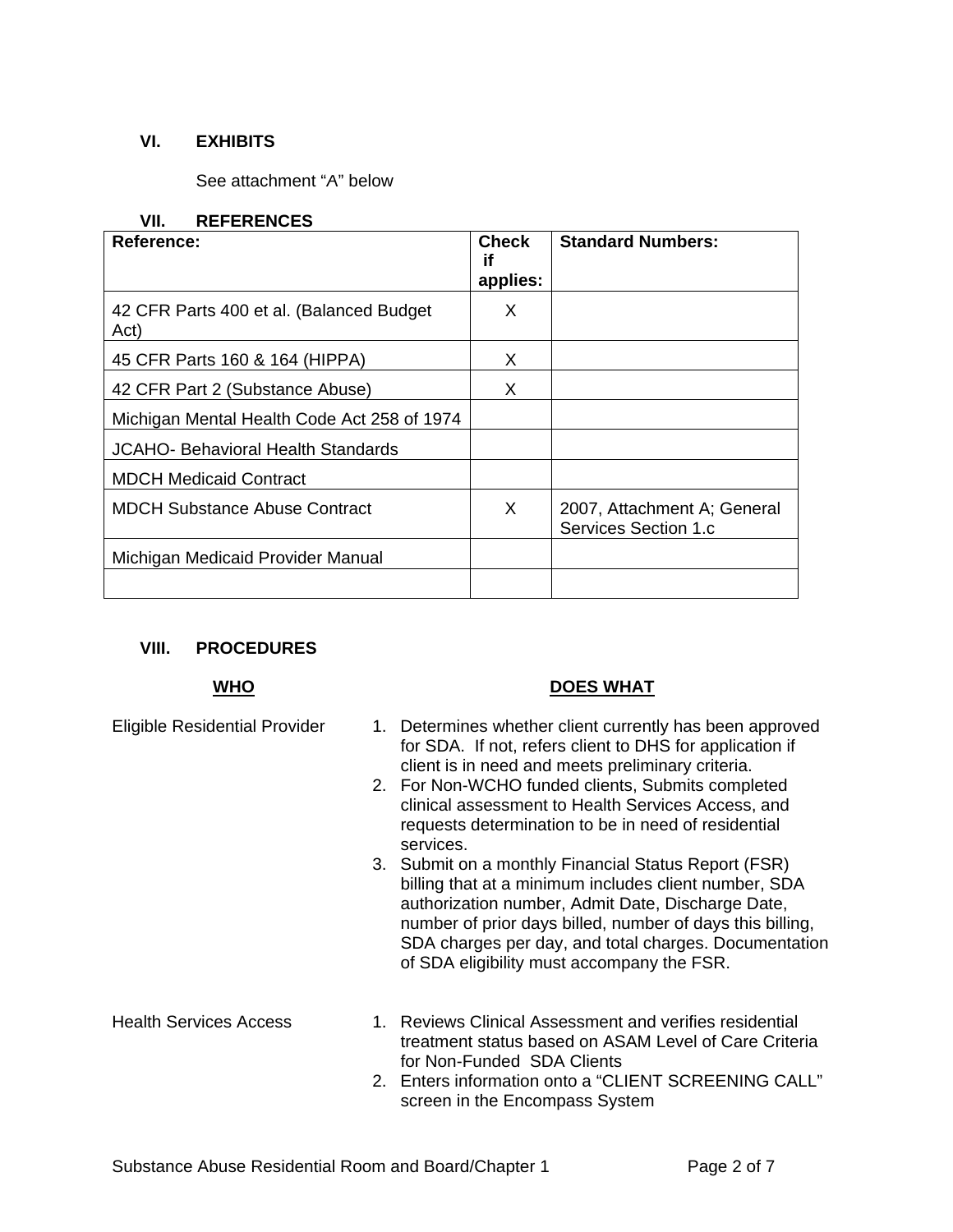- 3. Selects under 'Insurance Information' "Coordinating Agency Resources" and "SDA, SSI, SSDI"
- 4. Under Services Needed, selects "Other" and Specify (if "Other") "*ROOM AND BOARD*"
- *5.* Under Disposition, denote Immediate action taken*: "meets criteria for residential"*

- Finance Department 1. Processes FSR
	- 2. Ensures appropriate funding stream is applied for room and board for SDA clients who are WCHO funded through GF funds
	- 3. Reimburses provider for Non-funded SDA clients who are approved by Health Services Access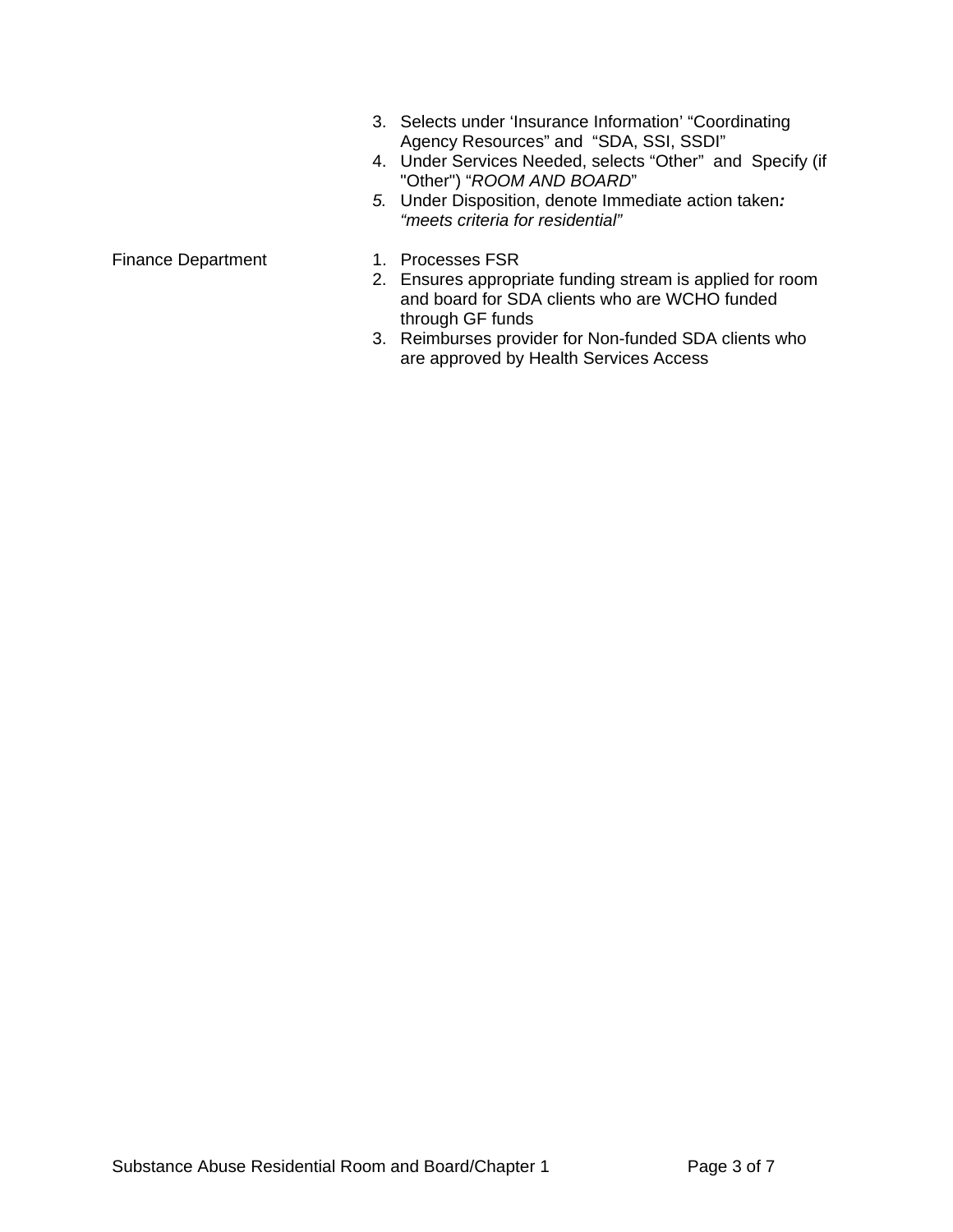## ATTACHMENT A

| <b>C</b> View Screening Call - Microsoft Internet Explorer provided by Washtenaw County ITS<br>- PIX                                    |                                                               |                                                                |                                                   |                                                        |
|-----------------------------------------------------------------------------------------------------------------------------------------|---------------------------------------------------------------|----------------------------------------------------------------|---------------------------------------------------|--------------------------------------------------------|
| 4<br>Edit View Favorites Tools Help<br>File                                                                                             |                                                               |                                                                |                                                   |                                                        |
| ×<br>e<br><b>Back</b><br><b>Stop</b><br>Forward                                                                                         | Ð<br>⋒<br>Refresh<br>Home<br>Search                           | 52<br>€<br>R,<br>History<br>Favorites<br>Mail                  | è<br>$\ensuremath{\overline{w}}$<br>Edit<br>Print |                                                        |
| Address in the illencompass/cqi-bin/WebObjects/WSHAdmin.woa/wo/16.3.8.12.0.0.9.0.0.0.0                                                  |                                                               |                                                                |                                                   | S Go Links <sup>&gt;&gt;</sup><br>$\blacktriangledown$ |
| washtenaw community health organization<br>Fn(ompass<br>Home<br>Logout<br>Help<br><b>Back</b><br>messages<br><b>View Screening Call</b> |                                                               |                                                                |                                                   |                                                        |
| Consumer                                                                                                                                | DOB<br>Encompass ID                                           | Gender                                                         |                                                   |                                                        |
| TEST, CLIENT A.                                                                                                                         | 13                                                            | 05/21/1961<br>Male                                             |                                                   |                                                        |
| <b>Current Status</b>                                                                                                                   |                                                               |                                                                |                                                   |                                                        |
| Washtenaw<br>Livingston                                                                                                                 | Monroe                                                        | Lenawee                                                        |                                                   |                                                        |
| Active<br>Active                                                                                                                        | No Admission                                                  | Active                                                         |                                                   |                                                        |
| View Current Eligibility/Insurance Information                                                                                          |                                                               |                                                                |                                                   |                                                        |
| Screening Call - Consumer Information and Call Routing                                                                                  |                                                               |                                                                |                                                   |                                                        |
| <b>Caller Information</b>                                                                                                               |                                                               |                                                                |                                                   |                                                        |
| <b>Last Name</b><br><b>First Name</b><br><b>TEST</b><br><b>CLIENT</b>                                                                   | <b>Phone and Extension</b>                                    |                                                                |                                                   |                                                        |
| <b>Consumer Information</b>                                                                                                             |                                                               |                                                                |                                                   |                                                        |
| <b>Last Name</b>                                                                                                                        | <b>First Name</b><br>C Male                                   | Phone<br><b>Alternate</b>                                      |                                                   |                                                        |
| <b>TEST</b>                                                                                                                             | <b>CLIENT</b><br>C Female                                     | Phone<br>$734 - 123 -$<br>4567                                 |                                                   |                                                        |
| <b>Address</b><br>1234 Main Street                                                                                                      | County<br>Washtenaw                                           | <b>Recipient ID#</b>                                           |                                                   |                                                        |
| City<br><b>State Zip</b><br>SCIO TOWNSHIP MI 48103                                                                                      |                                                               |                                                                |                                                   |                                                        |
| <b>SSN</b><br>222-33-4444                                                                                                               | <b>Birth Date</b><br>Veteran?<br>$C$ Yes $C$ No<br>05/21/1961 | Has veteran benefits?<br>$OYes$ $ONo$                          |                                                   |                                                        |
| <b>Legal Involvement?</b>                                                                                                               |                                                               |                                                                |                                                   |                                                        |
| O Yes O No If yes, specify:<br>$\Box$ Circuit $\Box$ District                                                                           |                                                               |                                                                |                                                   |                                                        |
| <b>Affiliate</b>                                                                                                                        |                                                               |                                                                |                                                   |                                                        |
| $\vee$ Lenawee                                                                                                                          |                                                               |                                                                |                                                   |                                                        |
| <b>■</b> Livingston<br>$M$ Monroe                                                                                                       |                                                               |                                                                |                                                   |                                                        |
| √ Washtenaw                                                                                                                             |                                                               |                                                                |                                                   |                                                        |
| TIME-OUT IN: 24 Minutes, 56 Seconds                                                                                                     |                                                               |                                                                |                                                   | Local intranet                                         |
| $\sqrt{3}$<br><b><i>d</i></b> Start                                                                                                     | <sup>»</sup> 图 Calendar    젤 draft sda                        | │ <sup>a</sup> midsourth   2 SDAPolic   <mark>● View Sc</mark> |                                                   | RAN©M™<br>5:53 PM                                      |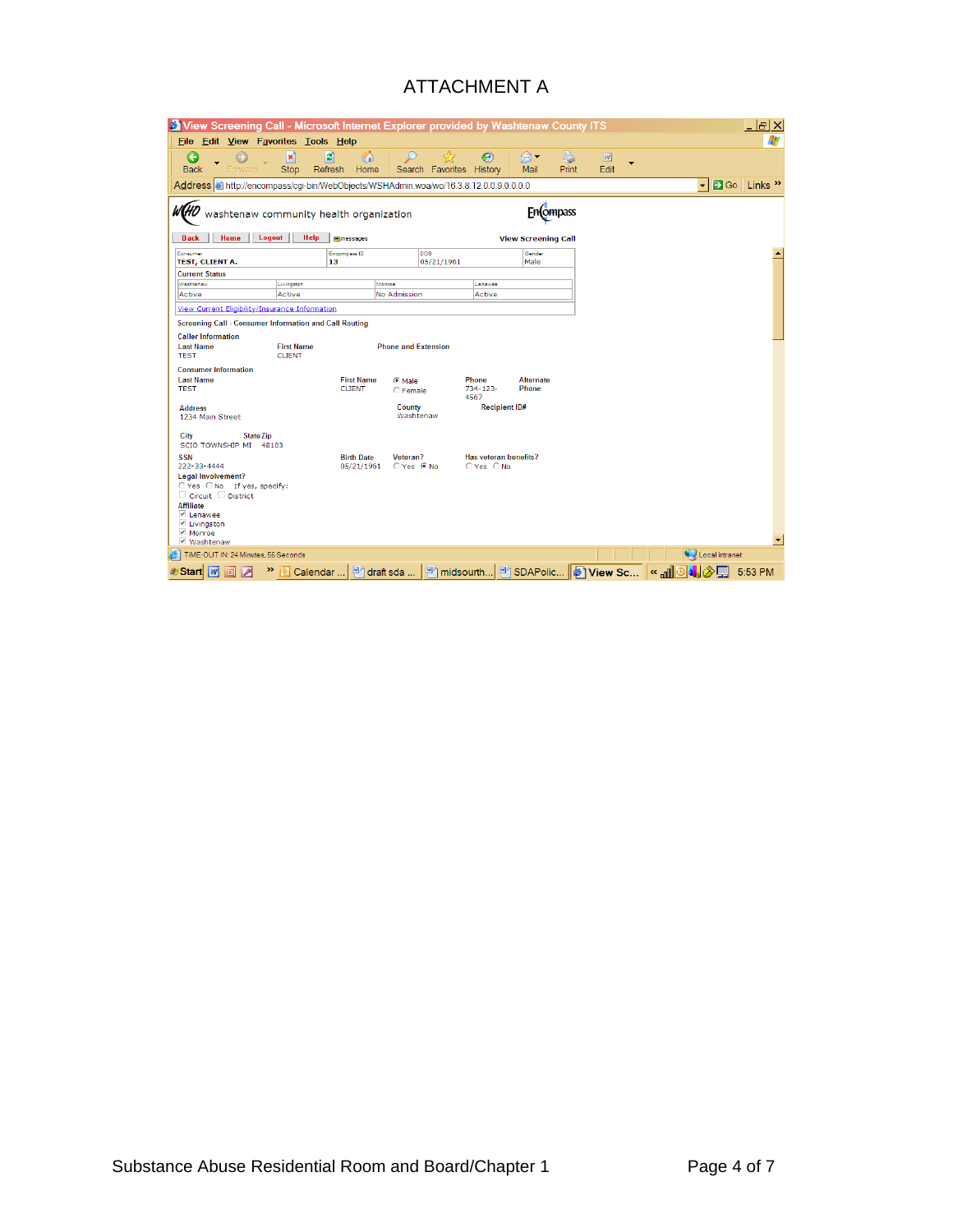| <sup>2</sup> View Screening Call - Microsoft Internet Explorer provided by Washtenaw County ITS<br>- PIX                                                  |                                                                                                                               |                                                                                                                                                                                               |           |                                                                   |  |
|-----------------------------------------------------------------------------------------------------------------------------------------------------------|-------------------------------------------------------------------------------------------------------------------------------|-----------------------------------------------------------------------------------------------------------------------------------------------------------------------------------------------|-----------|-------------------------------------------------------------------|--|
| Edit View Favorites Tools Help<br><b>File</b>                                                                                                             |                                                                                                                               |                                                                                                                                                                                               |           |                                                                   |  |
| ×<br>e<br><b>Back</b><br><b>Stop</b><br>Forward                                                                                                           | 이<br>命<br>Refresh<br>Home<br>Favorites<br>Search                                                                              | 5<br>R -<br>$\boldsymbol{\mathscr{G}}$<br>History<br>Mail<br>Print                                                                                                                            | 团<br>Edit |                                                                   |  |
|                                                                                                                                                           | Address that the lencompass/cqi-bin/WebObjects/WSHAdmin.woa/wo/16.3.8.12.0.0.9.0.0.0.0                                        |                                                                                                                                                                                               |           | <b>B</b> Go Links <sup>&gt;&gt;</sup><br>$\vert \mathbf{v} \vert$ |  |
| Home<br>Logout<br><b>Back</b>                                                                                                                             | washtenaw community health organization<br>Help<br>messages                                                                   | Fn(ompass<br><b>View Screening Call</b>                                                                                                                                                       |           |                                                                   |  |
| <b>CONTRACTOR</b>                                                                                                                                         |                                                                                                                               |                                                                                                                                                                                               |           |                                                                   |  |
| ACCESS Staff: Verify the following ☑ SSN                                                                                                                  | <b>Example Birth Date</b><br>information: Verified<br><b>Verified</b>                                                         | <b>√Address Verified</b>                                                                                                                                                                      |           |                                                                   |  |
| <b>Insurance Information</b><br>$\Box$ Able to pay<br>Adult Benefit Waiver<br>Adoption Subsidy<br>Commercial Insurance<br>☑ Coordinating Agency Resources | Habilitation Supports Waiver<br><b>Medicaid</b><br><b>Medicaid Children's Waiver</b><br><b>Medicare</b>                       | MI Child Program<br>Services Contract<br>$\vee$ SDA, SSI, SSDI<br>$\square$ WHP A<br>$\square$ WHP B<br><b>Workers Compensation</b><br>Other Public Sources<br>Other Payment Source<br>□ None |           |                                                                   |  |
| <b>Caller's Relationship to Consumer</b><br>$\bigcirc$ Self<br>C Parent                                                                                   | <b>Referral Source</b><br>Residential<br>Specify (if "Other")                                                                 | <b>Consumer Population</b><br>C Adult<br>$\bigcirc$ Child                                                                                                                                     |           |                                                                   |  |
| C Spouse<br>O Other Family Member<br>C Other                                                                                                              | Parental Status (Has Children under 18)<br>$\bigcirc$ Yes<br>$@$ No                                                           | <b>Women and Families Program</b><br>$\bigcirc$ Yes<br>C No                                                                                                                                   |           |                                                                   |  |
| <b>Narrative</b><br>CLIENT IS "SDA" ONLY AT DAWN FARM                                                                                                     |                                                                                                                               |                                                                                                                                                                                               |           |                                                                   |  |
| <b>Call Priority</b><br>Suicidal/Homicidal<br>п<br>П<br>Pregnancy<br>П<br>Using any IV drugs<br>п<br><b>AOT</b>                                           | Service(s) Needed<br>MH - Mental Health<br>SA - Substance Abuse<br>⊽<br>п.<br>MH and SA<br>п<br>DD - Developmentally Disabled |                                                                                                                                                                                               |           |                                                                   |  |
| TIME-OUT IN: 24 Minutes, 14 Seconds<br>Local intranet                                                                                                     |                                                                                                                               |                                                                                                                                                                                               |           |                                                                   |  |
| W<br>Start                                                                                                                                                | draft sda<br>$\mathbb{E}$ Calendar                                                                                            | 图 midsourth B SDAPolic 6 View Sc                                                                                                                                                              |           | « "⊪<br>Θ<br>5:54 PM                                              |  |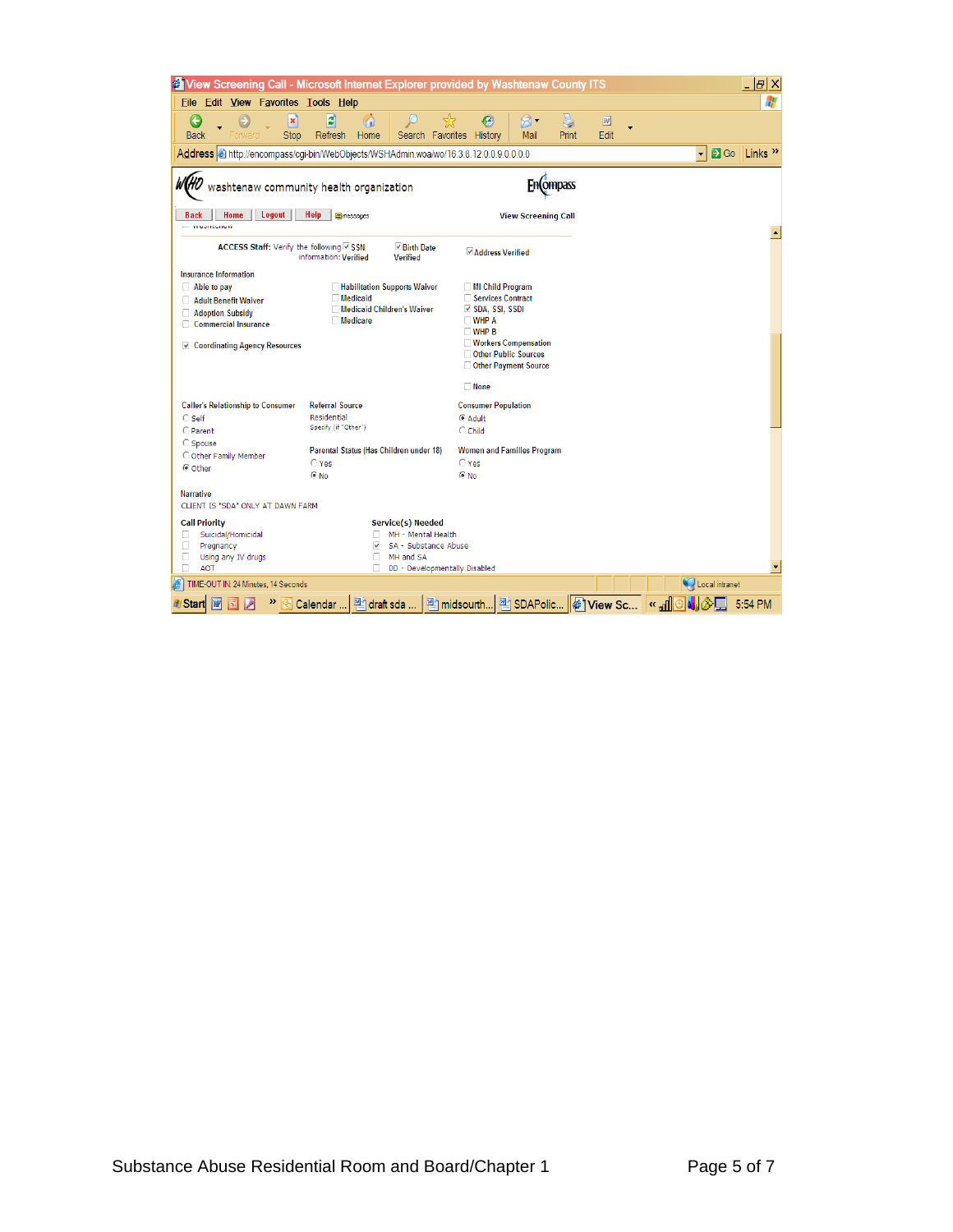| Tiew Screening Call - Microsoft Internet Explorer provided by Washtenaw County ITS                                                                                                                                                                              |                                                                                                   |                                                        |           | 15   X                                      |
|-----------------------------------------------------------------------------------------------------------------------------------------------------------------------------------------------------------------------------------------------------------------|---------------------------------------------------------------------------------------------------|--------------------------------------------------------|-----------|---------------------------------------------|
| Edit View Favorites Tools Help<br><b>File</b>                                                                                                                                                                                                                   |                                                                                                   |                                                        |           | Æ                                           |
| $ \boldsymbol{z} $<br>×<br><b>Back</b><br>Refresh<br>Forward<br><b>Stop</b>                                                                                                                                                                                     | <b>K</b><br>Home<br>Search Favorites History                                                      | ę<br>$\mathcal{G}_1$<br>⊠ -<br>Mail<br>Print           | W<br>Edit |                                             |
| Address <b>in</b> http://encompass/cqi-bin/WebObjects/WSHAdmin.woa/wo/16.3.8.12.0.0.9.0.0.0.0                                                                                                                                                                   |                                                                                                   |                                                        |           | <b>B</b> Go Links »<br>$\blacktriangledown$ |
| washtenaw community health organization                                                                                                                                                                                                                         |                                                                                                   | En(ompass                                              |           |                                             |
| Home<br>Logout<br>Help<br><b>Back</b>                                                                                                                                                                                                                           | <b>E</b> messages                                                                                 | <b>View Screening Call</b>                             |           |                                             |
| П<br>In Psych Hospital now<br>п<br>In Detox now<br>□<br><b>SA Aftercare</b><br>о<br>In Medical Hospital Now<br>▽<br>Other<br>Specify (if "Other")<br>SDA only                                                                                                   | CMHSP (CSTS)<br>Women and Family SA<br>п.<br>⊽<br>Other<br>Specify (if "Other")<br>ROOM AND BOARD |                                                        |           |                                             |
| <b>Disposition</b>                                                                                                                                                                                                                                              |                                                                                                   |                                                        |           |                                             |
| ☑ Immediate action taken:<br>meets criteria for residential<br>ACCESS Screening<br>$\Box$ UR<br>$\Box$ PES<br>Washtenaw Health Plan Application Sent<br>Urgent Clinical Need<br>WCHO Staff name provided to caller<br>Referred to outside agency<br>Agency name |                                                                                                   |                                                        |           |                                             |
| Contact person provided<br>Phone number<br>Other (Specify): ok for SDA                                                                                                                                                                                          |                                                                                                   |                                                        |           |                                             |
| <b>ACCESS</b> staff taking this call<br>Marci R. Scalera<br><b>Record Added</b>                                                                                                                                                                                 | <b>Record Changed</b>                                                                             | Time Call Started: 4:22 PM<br>Time Call Ended: 4:25 PM |           |                                             |
| SCALERAM 05/25/07 16:26:03<br><b>CANCEL</b>                                                                                                                                                                                                                     | SCALERAM 05/25/07 16:31:38                                                                        | RecordID:SCALERAM                                      |           |                                             |
| TIME-OUT IN: 23 Minutes, 40 Seconds                                                                                                                                                                                                                             |                                                                                                   |                                                        |           | Local intranet                              |
| Þ<br><b><i>L</i>y</b> Start<br>W                                                                                                                                                                                                                                |                                                                                                   |                                                        |           | 5:55 PM                                     |